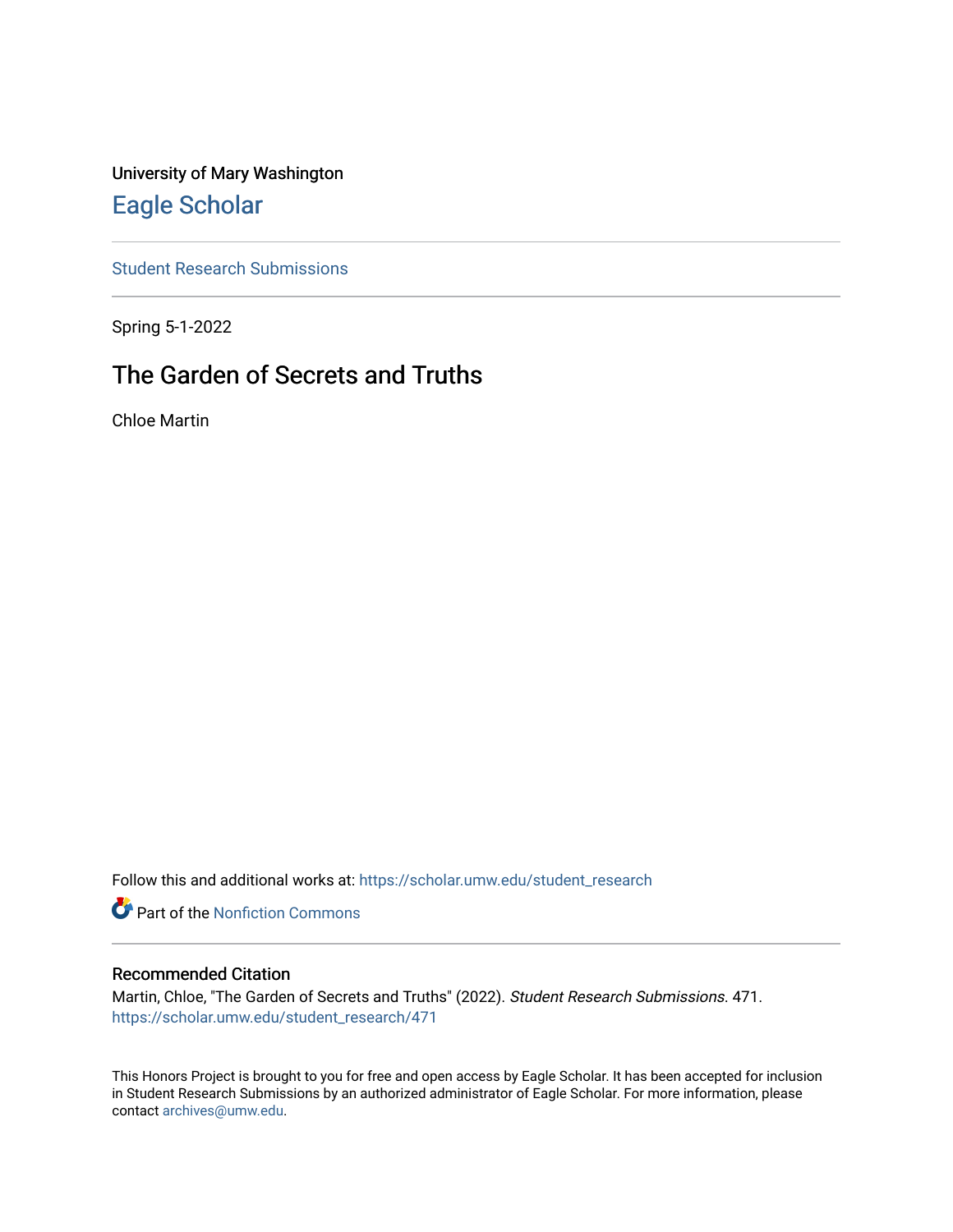#### "The Garden of Secrets and Truths"

## "So long as I know what's expected of me, I can manage." ― **Frances Hodgson Burnett, The Secret Garden**

(In other words: I Don't Know What To Do When Life Isn't Easy)

Burnett really cut to the quick with that one, huh? Because really, truly, what is my life without guidelines and grades, syllabi and sense? I've never been great at managing my life without the threat of a deadline or of failure, which maybe stems from the overachieving tendencies that come from being the oldest child, the smartest, the most talented for a designated period of time and then floundering when things suddenly stop being easy and the creative juices stop flowing.

What is particularly striking about this line is the "I can manage." Not only does Burnett see that I suffer without structure, but also that I am not "thriving" or "succeeding" or any of the other words that I strive for people to describe me with, but "managing," which is wholly indicative of the bare-bones survival that I hope to accomplish in my day-to-day life at this point.

"One of the strange things about living in the world is that it is only now and then one is quite sure one is going to live forever and ever and ever. One knows it sometimes when one gets up at the tender solemn dawn-time and goes out and stands out and throws one's head far back and looks up and up and watches the pale sky slowly changing and flushing and marvelous unknown things happening until the East almost makes one cry out and one's heart stands still at the strange unchanging majesty of the rising of the sun--which has been happening every morning for thousands and thousands and thousands of years. One knows it then for a moment or so. And one knows it sometimes when one stands by oneself in a wood at sunset and the mysterious deep gold stillness slanting through and under the branches seems to be saying slowly again and again something one cannot quite hear, however much one tries. Then sometimes the immense quiet of the dark blue at night with the millions of stars waiting and watching makes one sure; and sometimes a sound of far-off music makes it true; and sometimes a look in someone's eyes." ― **Frances Hodgson Burnett, The Secret Garden**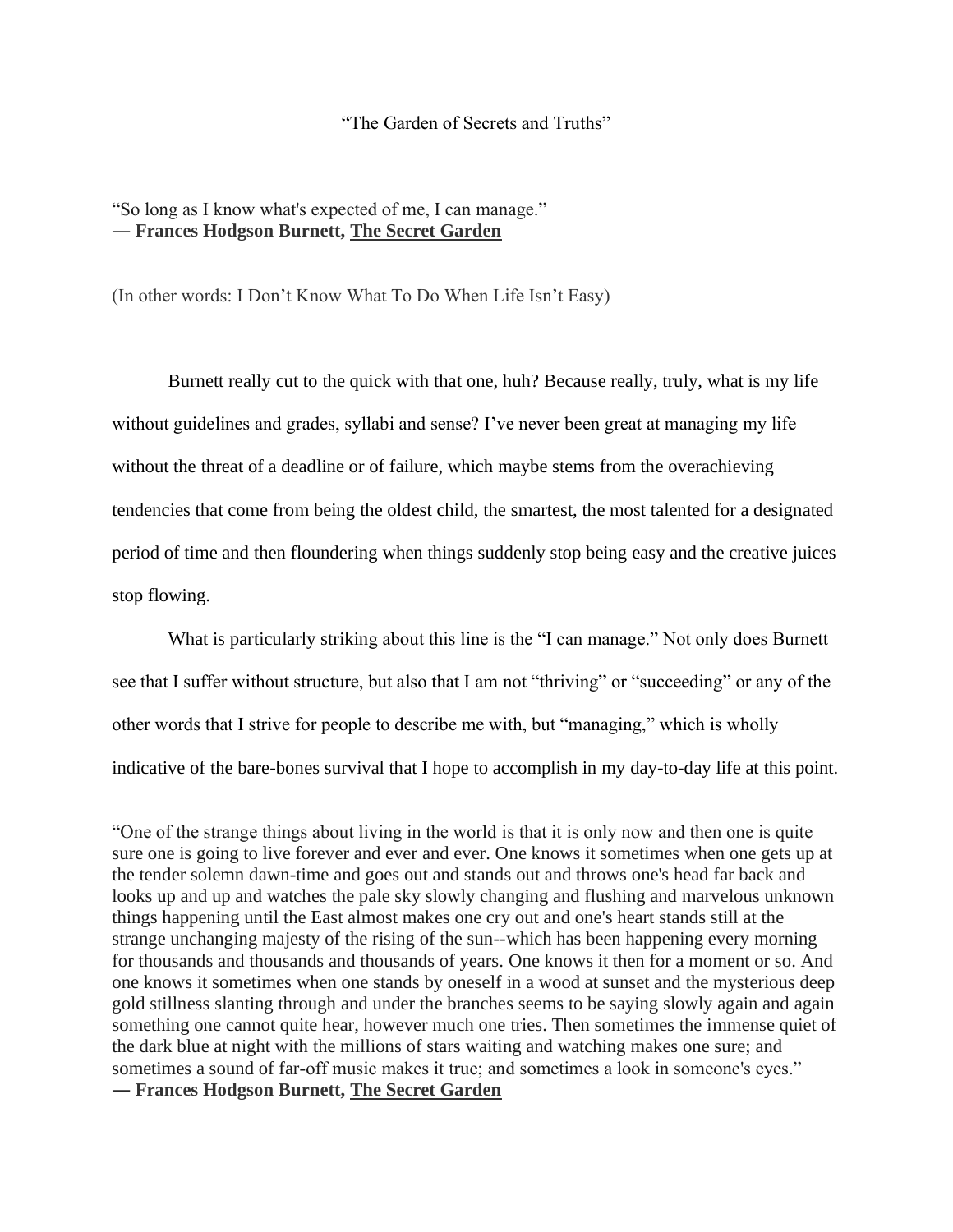(In other words: Big Little Moments)

One thing I will say I'm good at is appreciating the small things in life. The perfect ray of sun shining on my face at lunch? Day saved. A friend bringing me a coffee? I owe them the world. Maybe this has something to do with the fact that my book and television show-laden brain craves Life in the most romantic sense of the word, or maybe my family just did a good job of emphasizing the Big Little Moments that life has to offer because we couldn't typically do or afford the Big Big Moments. I *will* remember every picnic, every windows-down-music-up drive, every morning coffee, and every laugh that feels exactly as a laugh is intended to: sore and raw and beautiful.

"Never thee stop believin' in th' Big Good Thing an' knowin' th' world's full of it - and call it what tha' likes. Tha' wert singin' to it when I come into t' garden." ― **Frances Hodgson Burnett, [The Secret Garden](https://www.goodreads.com/work/quotes/3186437)**

(In other words: Journey Was Right?)

For all my talk of being a realist, of taking myself down a peg and refusing to accept my pros, I enjoy believing in the Big Good Things. I enjoy having something, however unattainable, to shoot for, something to place my every high and low on, a pressure to work under. The Big Good Thing, which changes from phase to phase, becomes all-consuming, nothing matters but believing in it, but isn't it good to have something to believe in?

"She made herself stronger by fighting with the wind." ― **Frances Hodgson Burnett, The Secret Garden**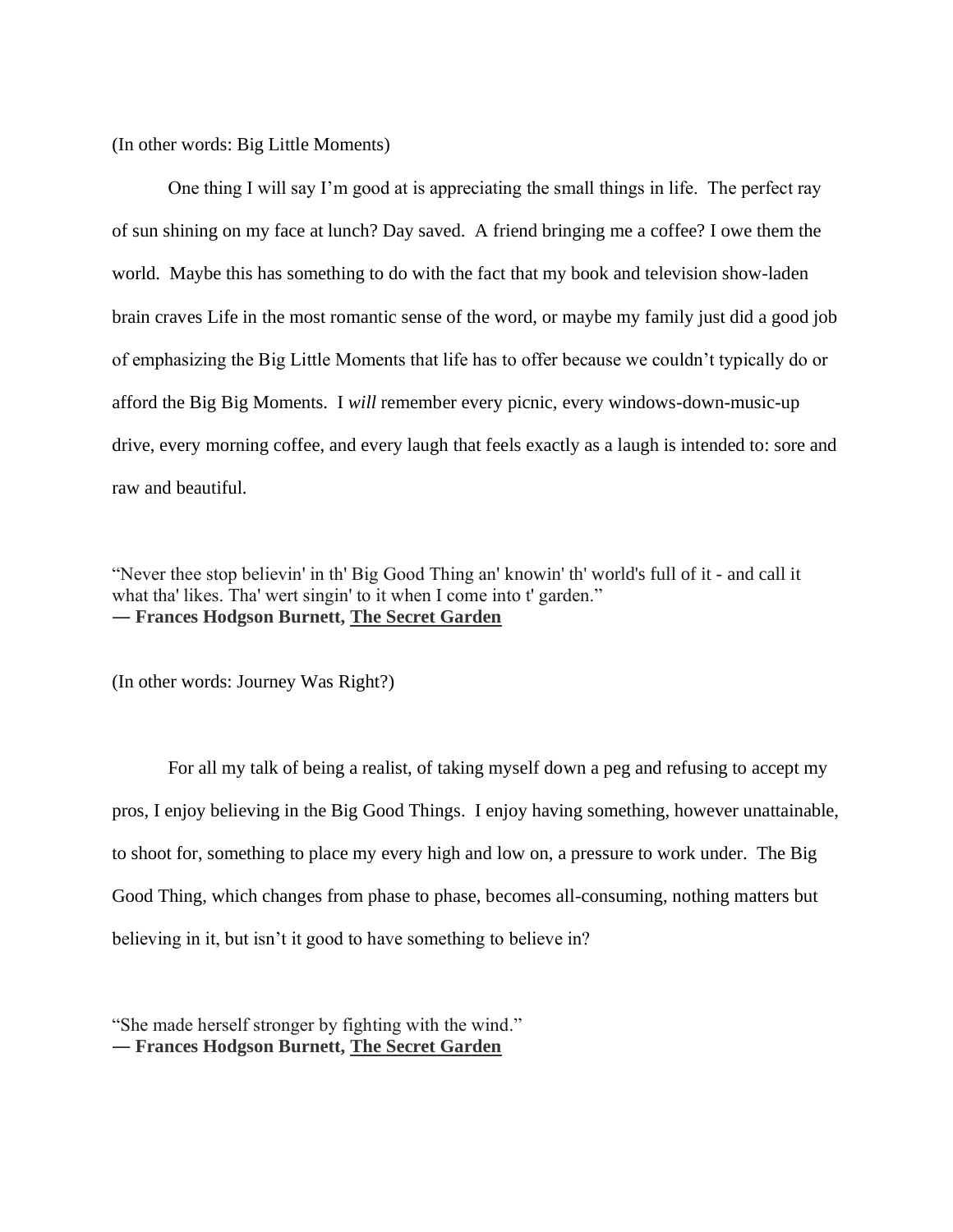(In other words: She Likes To Push, Even When It Is Unattainable And Dumb)

In trying to reach my childhood levels of success, it sometimes feels like I'm running the wrong way up an escalator. Fighting the wind, if you will. There's no reason to get back to that, no prize that I'm going to lose or badge that will be stripped from me; in fact, I know I've lost too much time to ever come close to where I "should" be by those standards. I must try, still. I must kick and claw and scream and fight the wind until everyone notices that I'm trying (but do I want them to notice? Doesn't that defeat the whole purpose?). The last time I danced/played piano/really wrote for pure pleasure, I felt like a fraud. All of the things that had been such a massive part of who I was, that had defined my personality and relationships, now an embarrassing reminder that I could never make up for lost time. By quitting each of those things when they got hard, I banished myself to a lifetime of fighting time and skill, gnawing to once again feel the validation that comes from having things come naturally to you.

Though I'm not going to get *better* in this pursuit, in this way, I do feel stronger. Maybe it's the self-awareness that I gained with having to work for things that I want, or the acceptance that I'm not ever going to get back to that version of myself, but I *feel* stronger. Maybe this is okay. Maybe this is all I can ask for, and maybe I'll find myself again when I forget how I was.

"Of course there must be lots of Magic in the world," he said wisely one day, "but people don't know what it is like or how to make it. Perhaps the beginning is just to say nice things are going to happen until you make them happen. I am going to try and experiment." ― **Frances Hodgson Burnett, The Secret Garden**

(In other words: Fake It 'Til You Make It—Part I)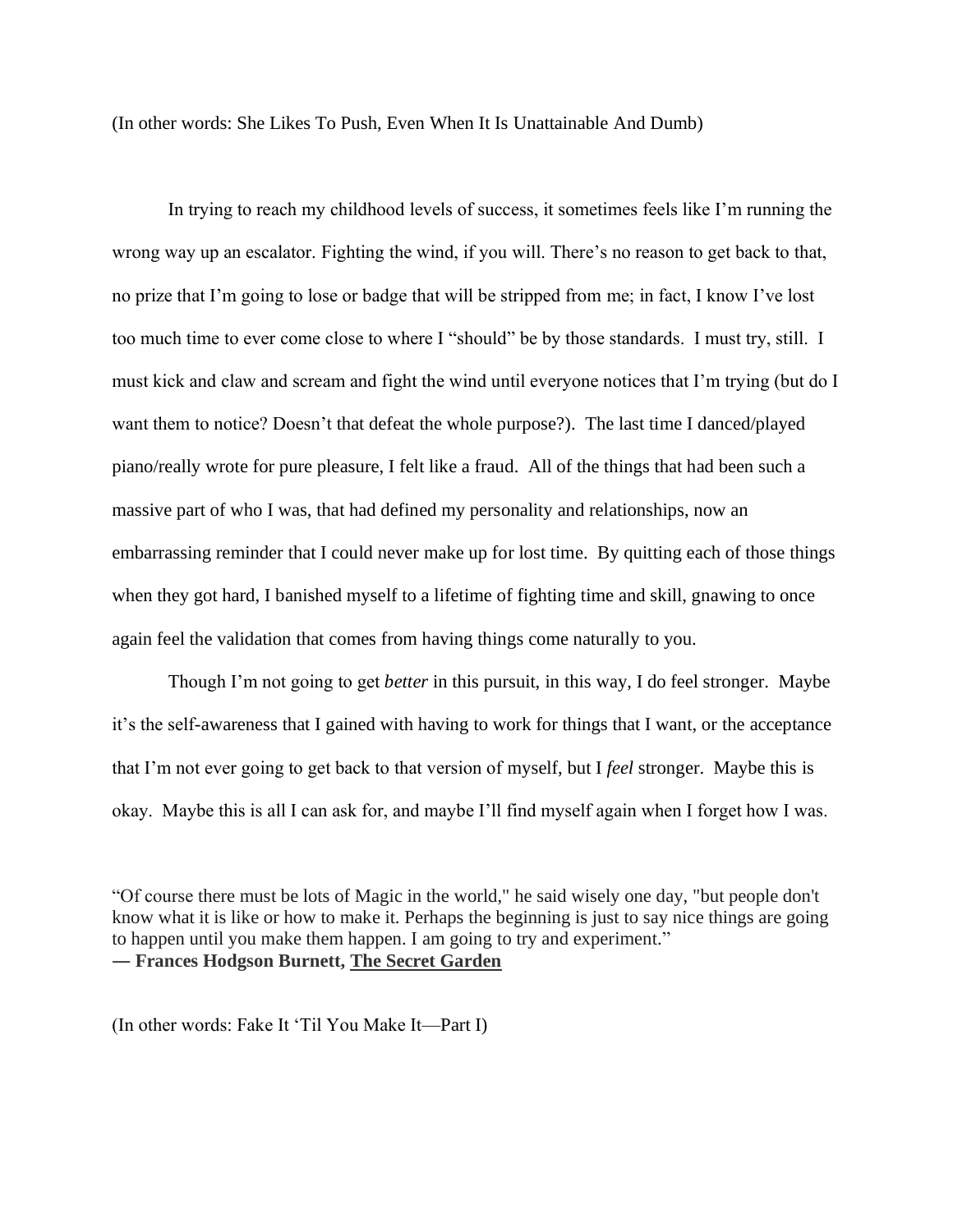Was Burnett actually a pioneer of manifestations? Maybe. Certainly this book was my first introduction to the concept, and still gives me a good reminder every time that I read it to drop my cynicism about myself and try thinking happy thoughts every once in a while. It is magical, I think, to be so comfortable with yourself to wish for things you want, to think them into existence, without laughing at the absurdity of it all.

"Much more surprising things can happen to anyone who, when a disagreeable or discouraged thought comes into his mind, just has the sense to remember in time and push it out by putting in an agreeable, determinedly courageous one. Two things cannot be in one place." ― **Frances Hodgson Burnett, The Secret Garden**

(In other words, Fake It 'Til You Make It—Part II)

Was Burnett actually a pioneer of manifestations? Absolutely. I mean, look at these two quotes! Pushing out the negative thoughts by putting in a positive one? Genius! Saying that happy and sad can never truly exist in some twisted marital bliss? Inspired! I am working on this. I am hoping to be a glass-half-full kind of gal but that's damn hard to do when I always think that I'm the one spilling the drink. I can pretend, continue to tell everyone else that their doubts are unarguably wrong and that they are capable of it all if they *only stop thinking so negatively.*

"He had made himself believe that he was going to get well, which was really more than half the battle."

― **Frances Hodgson Burnett, [The Secret Garden](https://www.goodreads.com/work/quotes/3186437)**

(In other words: Fake It 'Til You Make It—Part III)

Convincing myself that I don't have anxiety so I can travel alone.

Convincing myself that I'm not gluten intolerant and that stomach pains are normal.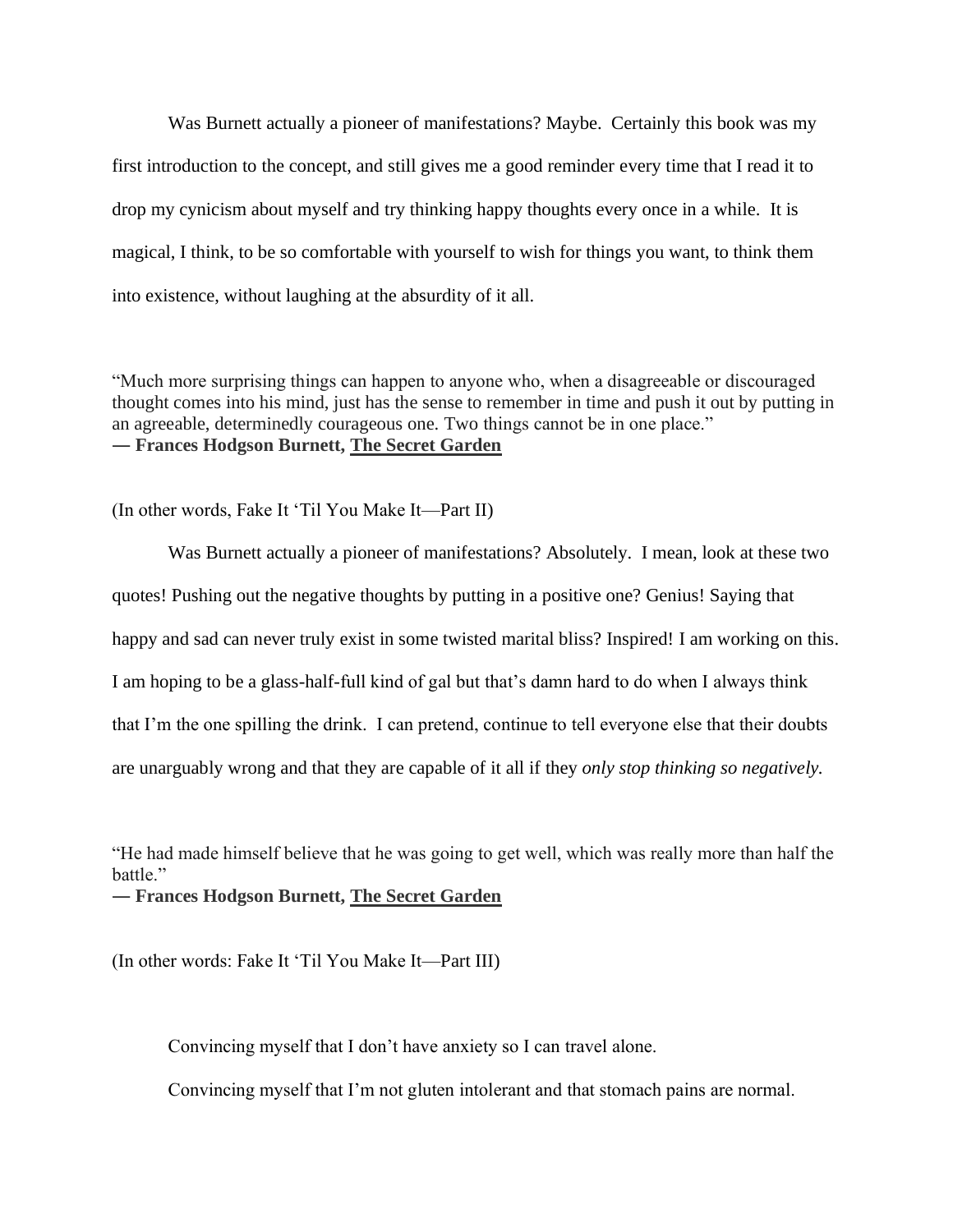Convincing myself that I Really Didn't Even Like Them so I'm not hurt when they leave. Convincing myself that I have more to offer than my grades so I don't burn out when I'm out of school.

Convincing myself that I'm Not Bad enough to need to talk to someone, to get anxiety medication, because believing that you *are* well must also be half the battle, right?

"Is the spring coming?" he said. "What is it like?"... "It is the sun shining on the rain and the rain falling on the sunshine..." ― **Frances Hodgson Burnett, The Secret Garden**

(In other words: Spring Is An Oxymoron)

Isn't it wild how even the most natural things in the world (i.e., nature) are as chaotic and confused as humans? Like, I think that I, as a 22-year-old college student, am afforded the luxury of being a chaotic individual (who am I going to hurt by that, really?) but *nature?!* Come on… having the most uncontrollable aspect of the universe be an oxymoronical ball of chaos is just cruel. There is nothing in this world that could make me sadder than a grey, rainy, cold, day. There is nothing in this world that makes me happier than the sunshine and a nice breeze.

The liminal space found in springtime gardens is unparalleled. The world could be burning around you, but a garden (especially one with hedges to protect you from real life) is an automatic safe space; a physical manifestation of a managed mind. My favorite "secret" garden exists behind a long brick walkway lined with hedges, atop a little mount covered in ivy. Though not actually very separate from streets and houses, this garden exists as its own kind of sanctuary, creating a calm and quiet not found 8 feet to the left. On a bad day, coming to the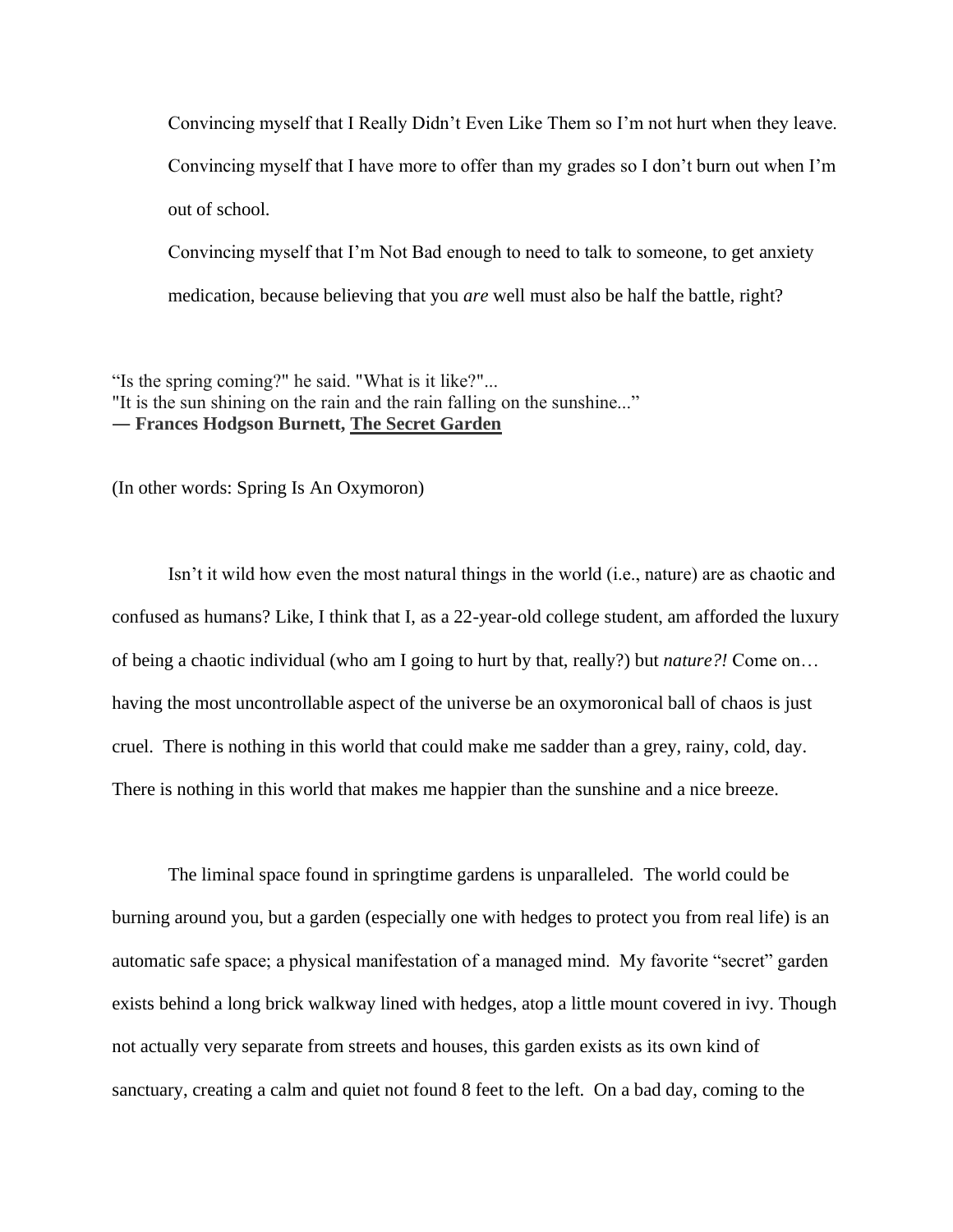garden is a sort of torture in-and-of itself; my mind buzzes with chaos with no other sounds to drown it out, I see all of the regrettable memories that have happened just outside of the reach of this garden. On a good day, this garden represents some calm corner of my world; the intimacy I feel bringing anyone to my garden is rivaled by none.

"You can lose a friend in springtime easier than any other season if you're too curious." ― **Frances Hodgson Burnett, [The Secret Garden](https://www.goodreads.com/work/quotes/3186437)**

(In other words: Spring Is For Rebirth & Also For Loneliness)

The concept of rebirth is cool and all until you come to find out that the "re" implies that you've got a 100% chance of losing something that made you feel alive in the first place. To be honest, I've only recently begun to even like the springtime. In my life, I feel certain that all the loss that I've ever felt, whether it's a person, moment, or place, has happened in the spring, Even now, as I mourn the loss of my life as a college student, it is the spring that inflicts this death. Of course, on some level, I feel myself just now beginning to understand *why* things end, *why* the spring is known as a season of rebirth rather than heartbreak and loss. I find myself looking forward to my newest form as much as I dread the loss of who I am now, in individual moments.

Right now, I like my life in a way that took years, mountains, oceans to reach. I feel contented by the seasons, understand that maybe even my suckiest moments are going to teach me something. You'd think that I'd be terrified to lose that, and I am, I really am, but I also know that maybe change isn't the worst and maybe I can learn how to be an actual adult (the verdict is still out on that one, though).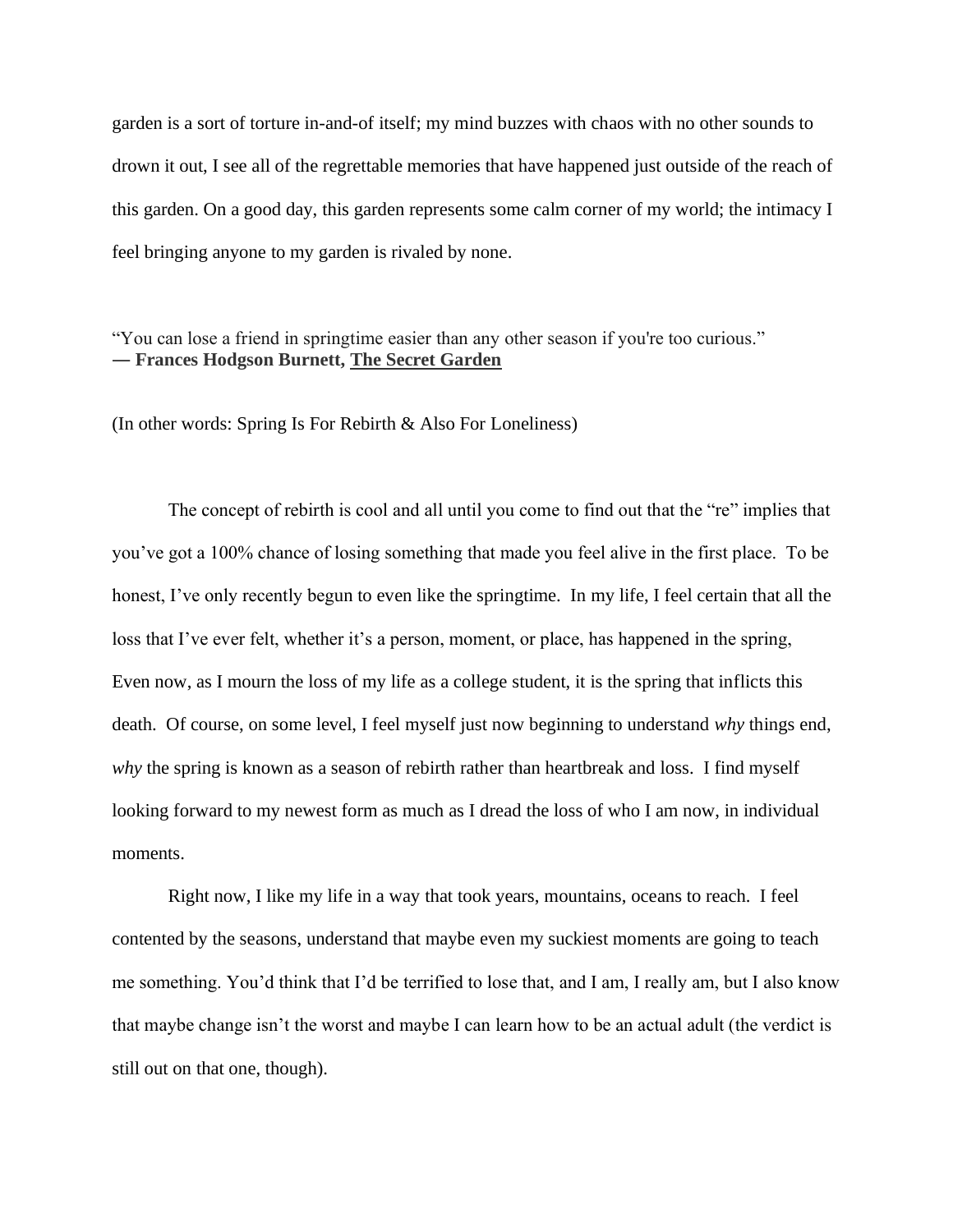"There's naught as nice as th' smell o' good clean earth, except th' smell o' fresh growin' things when th' rain falls on 'em."

# ― **Frances Hodgson Burnett, [The Secret Garden](https://www.goodreads.com/work/quotes/3186437)**

(In other words: Go Outside And Smell The Roses)

I'm an incredibly scent-driven person, I always have been. My sensitive nose gets so easily repulsed that one wrong perfume will give me a migraine; so pleased that the scent of warm rain gives me chills. Here, I will create a definitive list of scents that have strong effects on me:

- 1. Hose water. The superior water, brings back incredible memories of growing up in the summer, living for Hose Days, that one feeling when you make the water spray and squint your eyes so you can see the rainbow streaming through.
- 2. Perfume. I adamantly detest perfume in almost every form. It gives me a headache, makes me gag, and I wonder how people can stand to wear it every day, how they don't realize the hell they put some people through by triple-spritzing themselves. A body spray, on the other hand…
- 3. Vanilla. I always wanted to be the type of girl who smelled like vanilla. Not the chemically, acidic vanilla that can be found in vanilla-mixed perfumes, but the light, airy scent that often accompanies someone's breath after they consume cotton candy or ice cream.
- 4. Gasoline. Though one of my favorite scents as a child (what a weirdo), the smell of gas repulses me now, associates only with driving and spending money, two activities that I have a tragic love-hate relationship with.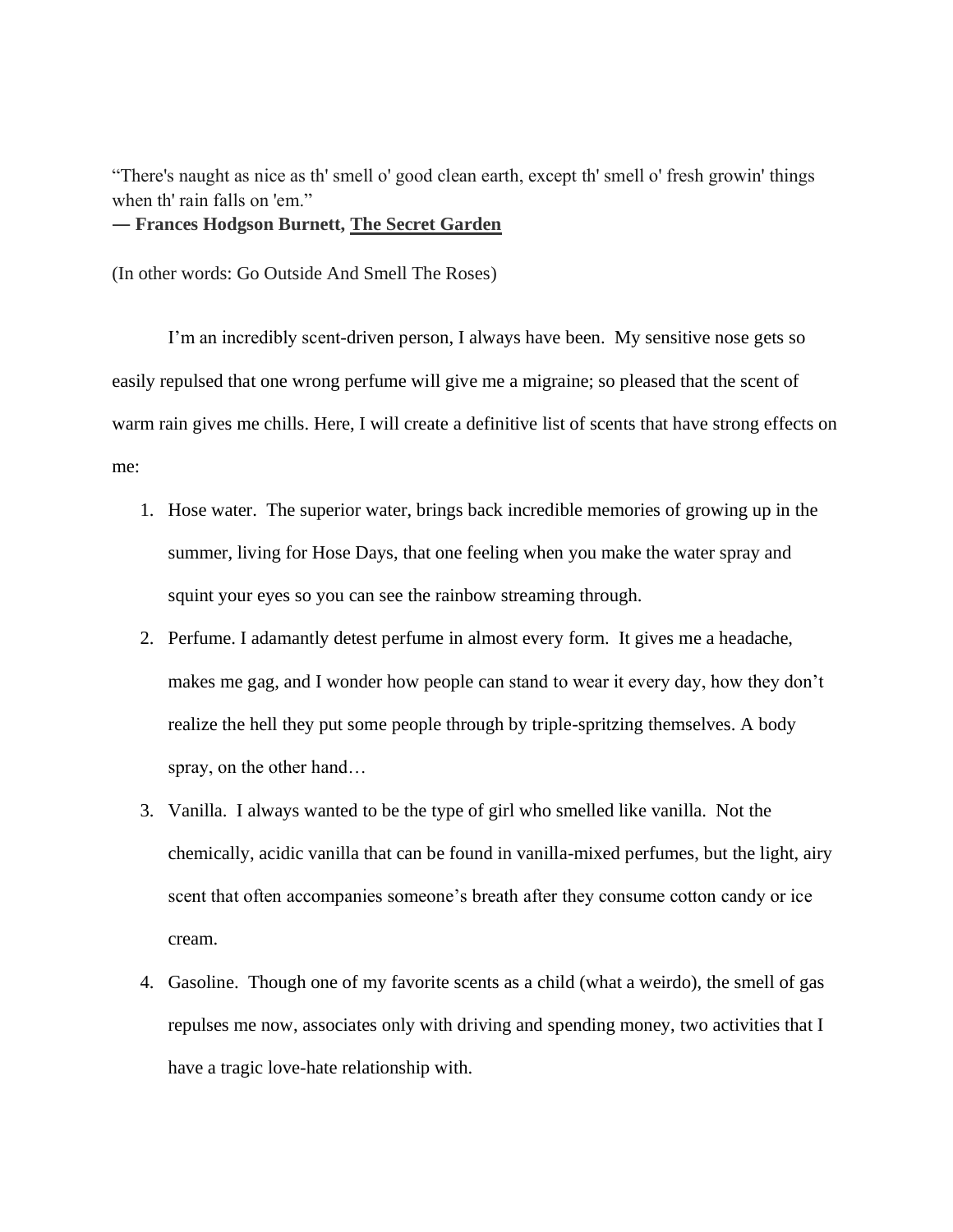- 5. Coffee As Drink Or Atmosphere. Coffee is the scent I want to wake up to, the one that wakes up my brain and makes me excited to live each day. There's nothing as intoxicating as smelling the intermingling of coffee/cream/sweetener/foam in the air when you spend hours in a coffee shop.
- 6. Coffee As Impermeable After-Scent. Sometimes, when you've sat in a coffee shop too long, consumed an unhealthy amount of coffee to stay focused, coffee smell loses all discernible scent and fades to a cross between skunk and B.O. that sticks with you all day long and contaminates every surface you come in contact with.

"But the calm had brought a sort of courage and hope with it. Instead of giving way to thoughts of the worst, he actually found he was trying to believe in better things." ― **Frances Hodgson Burnett, [The Secret Garden](https://www.goodreads.com/work/quotes/3186437)**

(In other words: Take A Breath And Face The Worst)

I'm a chicken. A bonified, not-gonna-do-it chicken. I laughed in the face of peer pressure, because if something was mildly uncomfortable or scary for me, no amount of coercion could make me actually do it. My stubbornness and my need to please people were at constant odds; I'm *pretty sure* that I'm allergic to shellfish, but I refuse to get another allergy test because my fear of needles outweighs my fear of never eating at a seafood restaurant. When my parents tried to drag me (and try they have) to the allergist, I have no qualms about making a fool of myself to get out of it.

I've never been the type of person who can face the uncomfortability that life has to offer with a quiet resignation, nor am I ever prepared for when The Worst happens. Instead, I dig in my heels, pretend it isn't happening, and refuse to go down without a fight.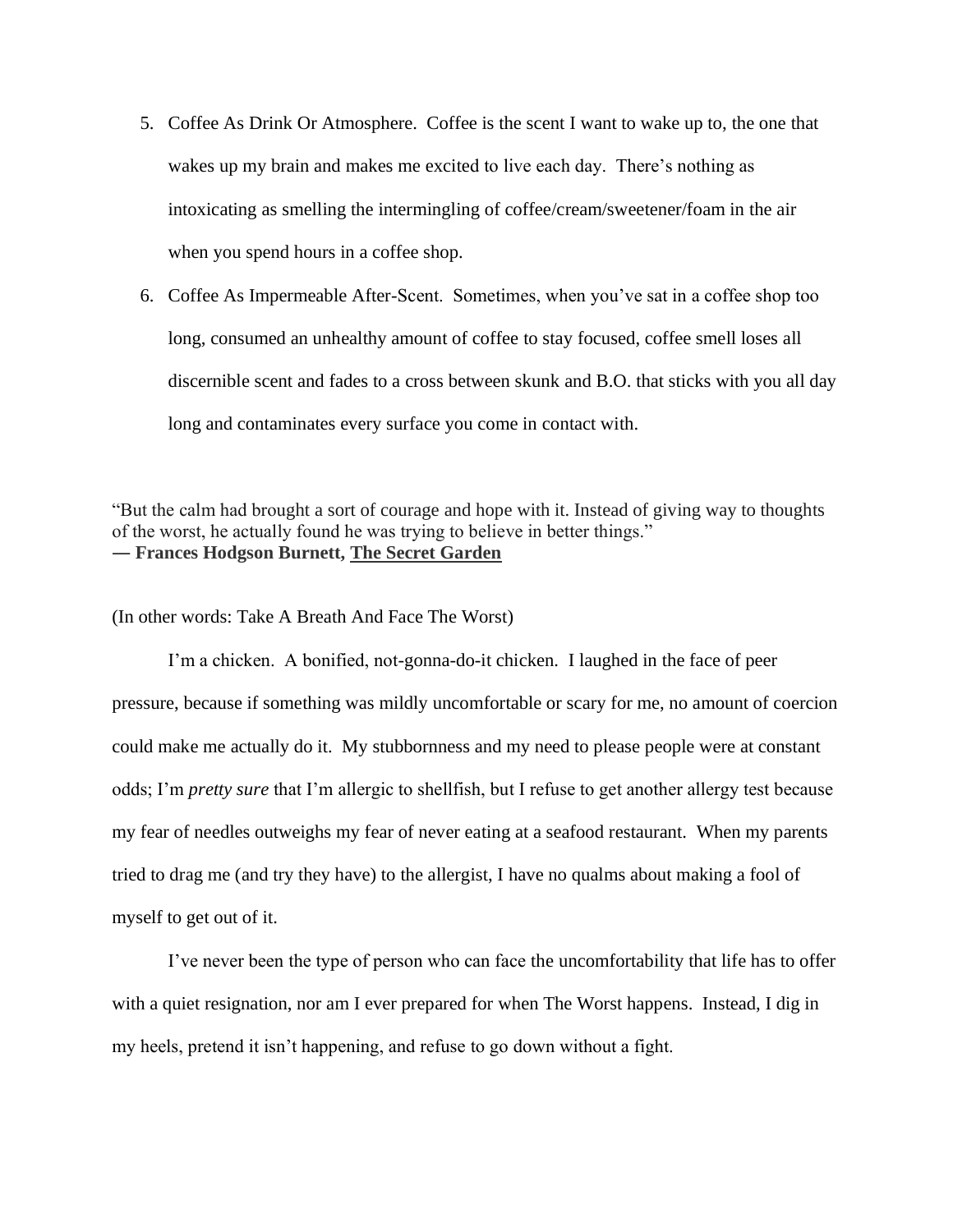"thoughts—just mere thoughts—are as powerful as electric batteries—as good for one as sunlight is, or as bad for one as poison."

― **Frances Hodgson Burnett, [The Secret Garden](https://www.goodreads.com/work/quotes/3186437)**

(In other words: SOS I'm Thinking About Those Bad Decisions I Made Four Years Ago)

Well, it all began on—never mind, I think I changed my mind.

[The rest of this tale has been redacted for sanity's sake]

"My mother always says people should be able to take care of themselves, even if they're rich and important." ― **Frances Hodgson Burnett, [The Secret Garden](https://www.goodreads.com/work/quotes/3186437)**

(In other words: Adulting Is Hard)

I am Very Bad at caring for myself. Other people? No problem! I can feed them, nurse them back to health, give them advice, and fight for their honor, but when it comes to doing any of those things at all for myself, I'm totally hopeless. My family used to make fun of me for it, tell people that I couldn't even make myself a sandwich. The truth is, I have always been entirely capable of doing things for myself, but I haven't felt the drive to provide myself with those basic human needs because there was always something better to be doing with my time.

To this day, it boggles my mind how much time is wasted cooking a big meal, cleaning up the dishes afterwards; imagine how productive the world would be if we didn't have to contend with the little inconveniences like eating or sleeping. And don't come to me with saying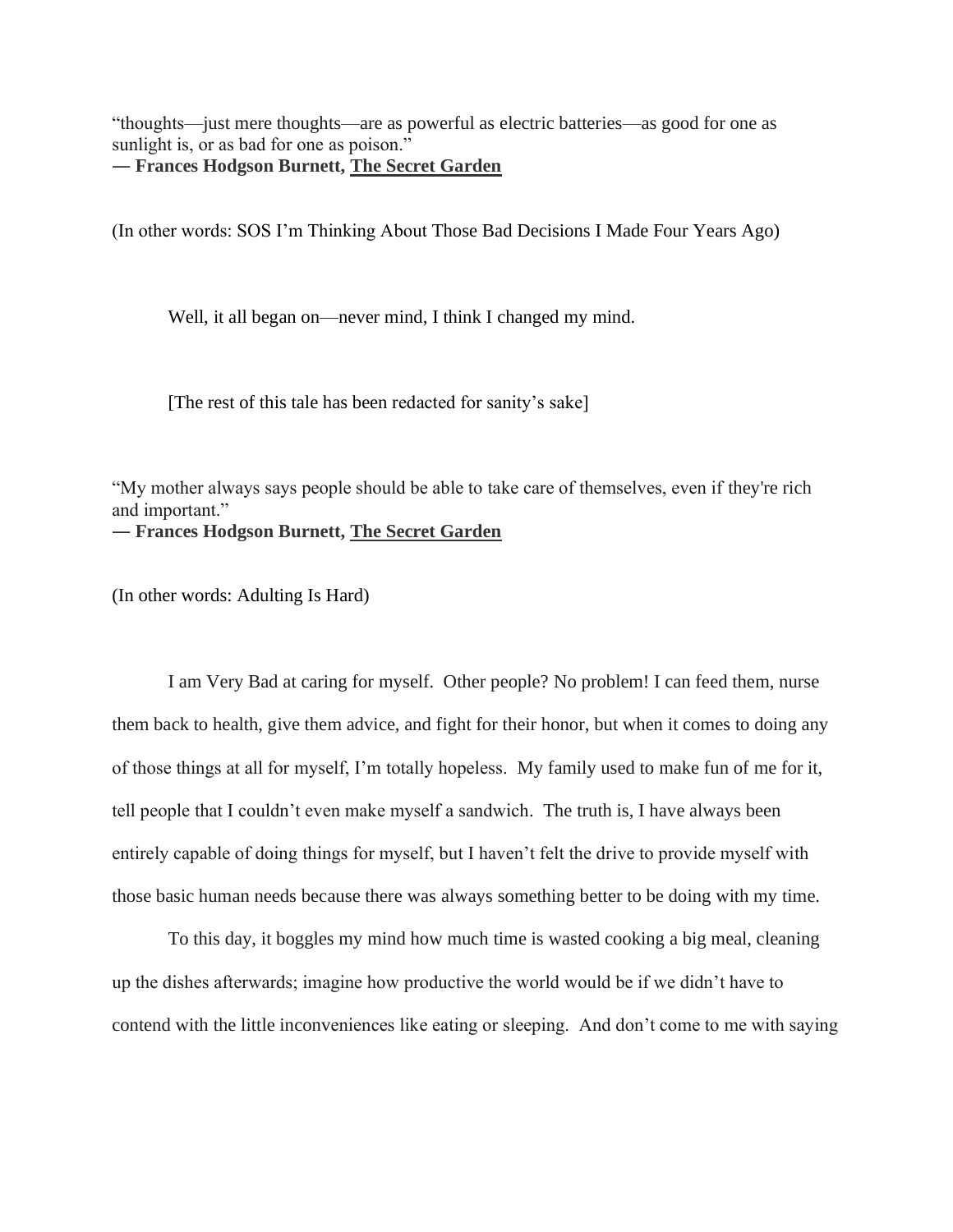that cooking is restful, therapeutic; I've never once felt at peace while dodging popping grease or burning the outside of the chicken while the inside remains raw and inedible.

I can't even take a long shower without having serious FOMO. The most "relaxed" I ever get is taking a medium-length bath in which I multitask and catch up on reading/homework/phone calls/TV shows.

"She stopped and listened to him and somehow his cheerful, friendly little whistle gave her a pleased feeling--even a disagreeable little girl may be lonely, and the big closed house and big bare moor and big bare gardens had made this one feel as if there was no one left in the world but herself. If she had been an affectionate child, who had been used to being loved, she would have broken her heart, but even though she was "Mistress Mary Quite Contrary" she was desolate, and the bright-breasted little bird brought a look into her sour little face which was almost a smile. She listened to him until he flew away… she liked him and wondered if she should ever see him again. Perhaps he lived in the mysterious garden and knew all about it." ― **Frances Hodgson Burnett, [The Secret Garden](https://www.goodreads.com/work/quotes/3186437)**

(In other words: Listening Is Not My Strong Suit)

As a part of my never-ending wrestle with control and agency in my life, I struggle to listen when people make suggestions different from the plans I had. Maybe *listen* isn't the right word—technically, I do listen to the words they say… I just fail to make the change. This doesn't come down to some deep-rooted disrespect or lack of acknowledgement of others' opinions at all (I have none of the answers myself). Rather, it's my need to commit, to have a plan, that keeps me planted firmly in my course, un-swayed by even the most logical of interjections.

Occasionally, though, I find someone to listen to, their words coming to me like a siren, breaking through my compulsion and forcing me to tap into my people-pleasing mode and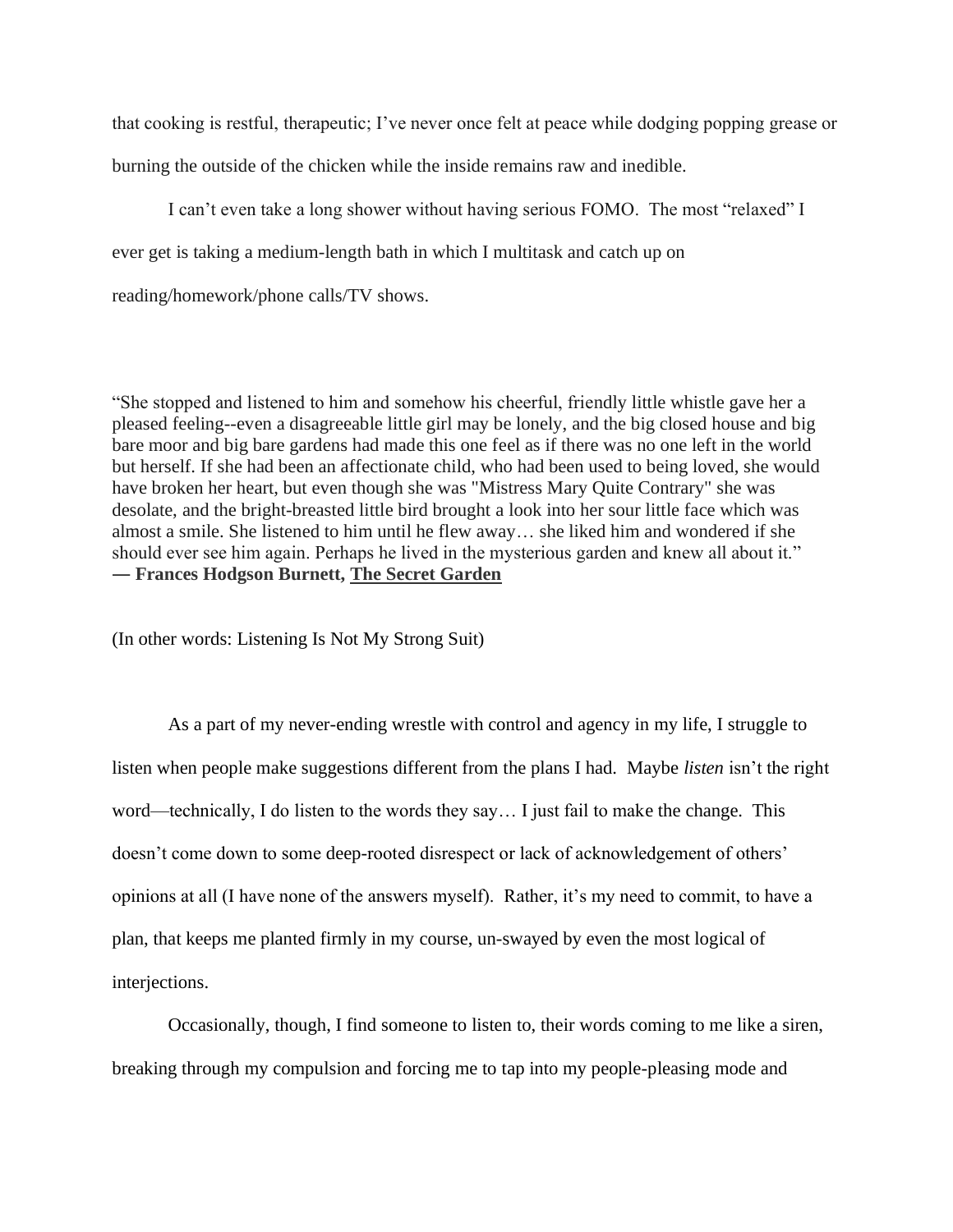follow their instructions to a tee. I become entranced; I give them the deepest part of myself by letting their words affect my actions. This isn't always for the best, you see; the pattern always repeats itself. But for just a moment, I savor the letting go, I yearn for someone to tell me where to go and what to do.

"You learn things by saying them over and over and thinking about them until they stay in your mind forever and I think it will be the same with Magic. If you keep calling it to come to you and help you it will get to be part of you and it will stay and do things." ― **Frances Hodgson Burnett, [The Secret Garden](https://www.goodreads.com/work/quotes/3186437)**

(In other words: The Power Of Positive Thinking)

For all my cynicism towards my abilities, when I set my mind to something I become the queen of positive thinking. Rent is way too high on my dream apartment? We'll figure it out! Grad school costs more than I'm worth? Who cares! Maybe I get this from my parents, who always managed to pull something out of our bad situation, to put a magical spin on life's cruel jokes. Or maybe I'm just delusional and I don't yet understand the consequences of my actions. Anyways…

My philosophy on life, however insane, is that if you truly want something and it's meant to be, then money shouldn't be an obstacle. Strange philosophy for someone who doesn't and never has had enough money, I guess, but it's worked out for me so far. Will I ever have stability? Probably not, but stability is for unhappy people. Will I ever achieve financial comfort as a double-major in English and Historic Preservation? Not a chance, but at least I've had the choice to pursue my passions.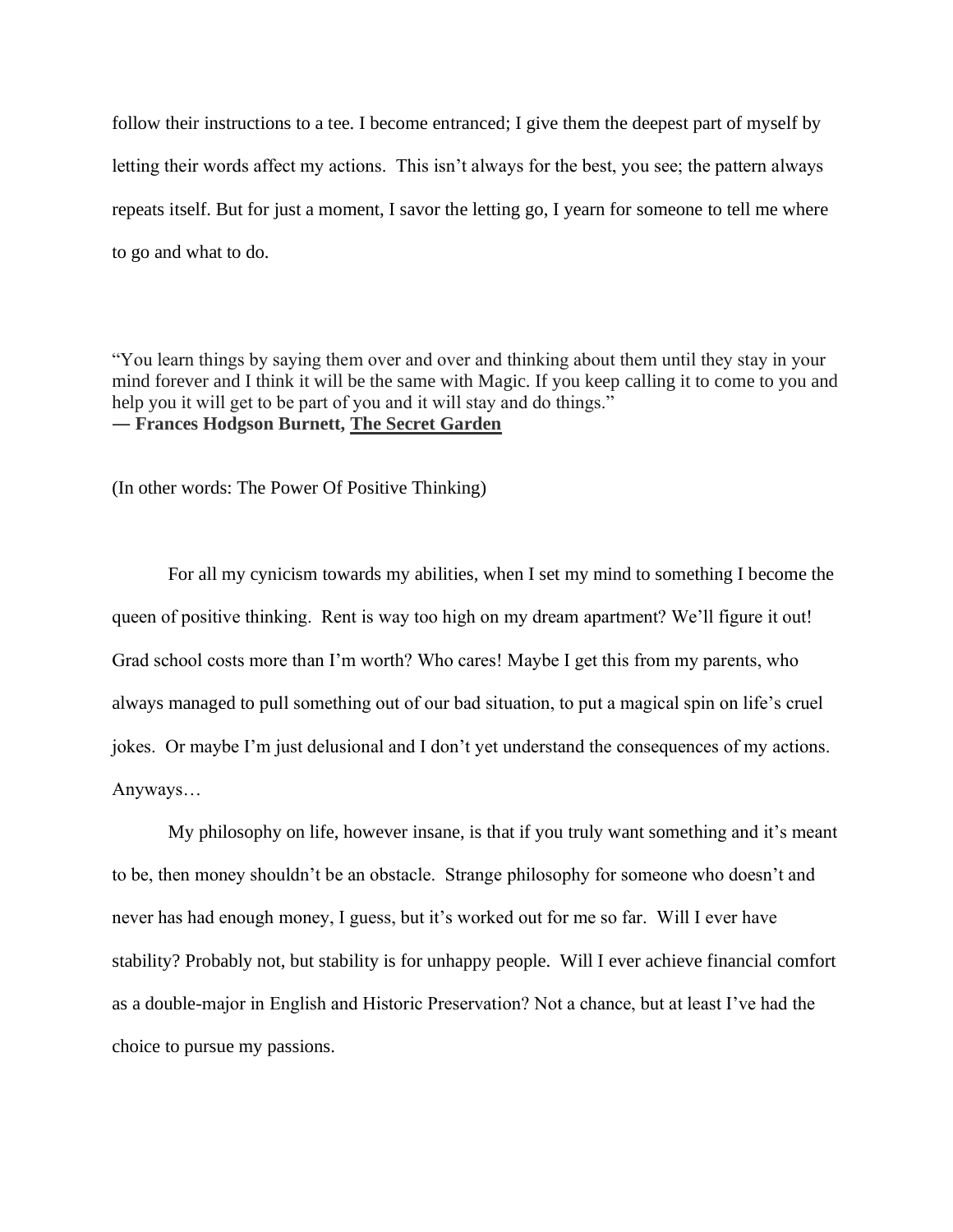"At first people refuse to believe that a strange new thing can be done. Then they begin to hope it can be done. Then they see it can be done. Then it is done and all the world wonders why it was not done centuries ago."

## ― **Frances Hodgson Burnett, [The Secret Garden](https://www.goodreads.com/work/quotes/3186437)**

(In other words: Imposter Syndrome)

Though logically, I'm sure I am perfectly capable of being imaginative or innovative based on things I've done in the past, I am certain each time an opportunity presents itself that I couldn't possibly be original or impressive by any means. I used to call leadership one of my defining characteristics, back when I had confidence, back when everything about me screamed extrovert and I was certain I was the most knowledgeable person in the room. Now, though my aggressive leadership persona still comes out every once in a while, (usually in situations in which my actual job title includes "leader,") but more often than not I miss the chance to do anything myself anymore for fear of being wrong.

Even when writing this piece, prompted only to write about myself or some other piece of truth, the Imposter Syndrome hits hard. Have I ever had a unique experience? Is my writing grammatically correct/stylistically interesting/word-vomit? Is there any writing task suitable for my abilities, anything left that is worth writing?

#### A List Of Reasons Why I Am An Imposter

1) I was homeschooled. By omitting this fact, by laughing at a joke shared by everyone around me who went to public school, I am therefore an imposter.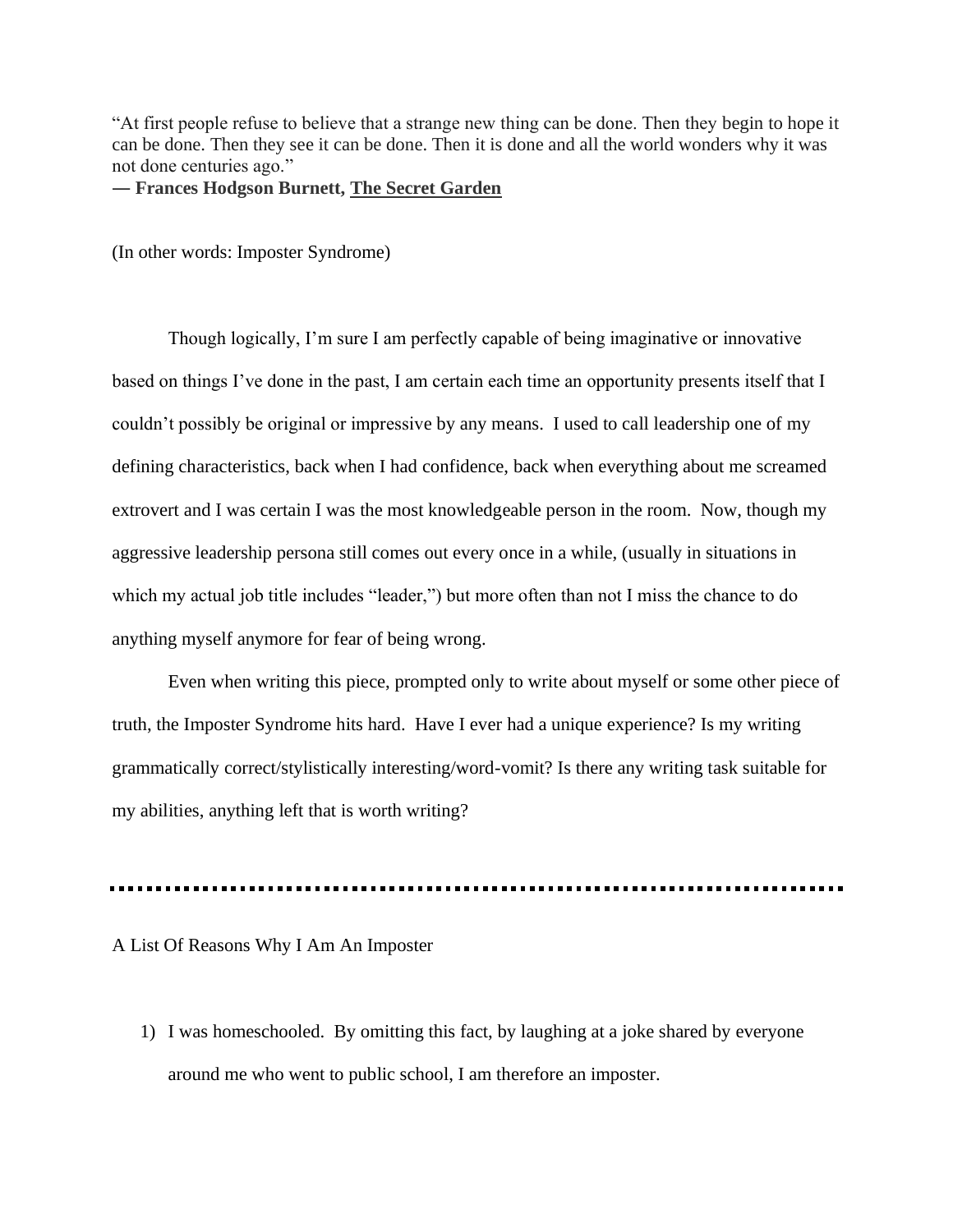- 2) French. I don't know a word of it, not even sure I took all the require courses in it, but somehow I reached an advanced course in it? I got a B? I'm pretty sure I've repressed this at some point, have actually never ever taken a course, never spoken a word.
- 3) Graduate school. Huh? Are you joking? Where do I get off thinking I can be qualified in the next two years to have a masters degree in *anything.* I just graduated high school! Middle school!
- 4) Architectural history. This, I know I've put in the work—I remember the tears, the late nights. Somehow, though, I don't seem to remember a word of terminology. I nod and smile and laugh at the niche references that people can pull out without batting an eye and I struggle to recall the unit, the chapter, the book.
- 5) Drinking. I never drank until after I turned 21, defiantly refused, thought it tasted nasty. This is not news. The imposter-syndrome really comes into play now when I invite people over for drinks, order a cocktail at a bar, drink a beer during the movie. I crave the social outlet, the need to feel different or less anxious, but in reality I still hate the taste, the feeling, the hassle of it all.
- 6) Purity. Not in a religious sense, but a moral sense, the sense in which I Am Prude and Prude Is Me. It is impossible to break out of this mold with those who see me this way (and do I even want to? Isn't it easier? Don't people trust me more?) This one leaves a particularly bitter taste in my mouth, "prude" or "uptight" cause me to flinch, even when used in reference to someone who isn't me.

I don't remember the first time I read *The Secret Garden*. I think it was first read to me out loud by my mother, one of those nights in which I'm sure I heard the words, saw the sparse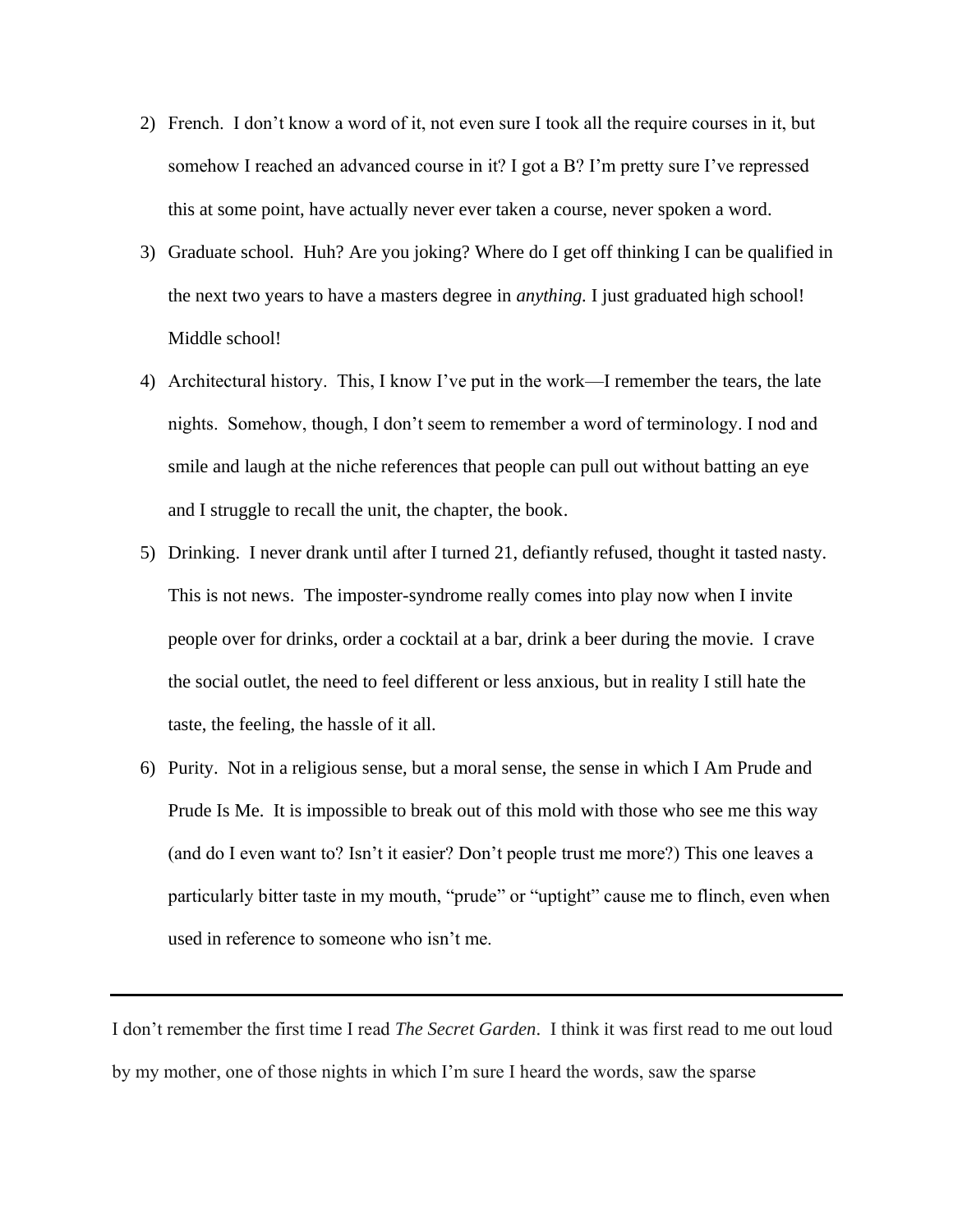illustrations in my copy of the book, but I was either too tired or too distracted to have formed any real memory of that first listen.

The first time that I *remember* reading it on my own, I was reading it with all the familiarity of a recurring dream, that feeling where you couldn't explain the plot if you tried but you always knew what would happen next. I had wedged our antique couch, the one that had no place in our little house at the time, in a little alcove created by the dormer windows that jutted out from the front of our house. I craved desperately one of those little reading nooks that were so popular, I needed somewhere to hide and get invested in a book for perhaps the first time in my young life. The couch was deeply uncomfortable, I remember, making me contort myself into all sorts of strange shapes to avoid the aggressive springs, the prickly horsehair. I remember how deeply unpleasant the protagonist, Mary, could be; I saw bits of myself in her.

Though I couldn't have anticipated the amount of times I would continue to think about *The Secret Garden* in my lifetime, I found myself emulating the feelings gained from that firstremembered read; I sought that feeling of *being a reader*, of *identifying with words on a page.*  Though looking back on it, I'm unsure why this story resonated so deeply with me, it is certainly a comfort read, the book I can come back to when everything seems lost.

"If you look the right way, you can see that the whole world is a garden." ― **Frances Hodgson Burnett, The Secret Garden**

(In other words: Life Doesn't Suck Outside Your Comfort Zone)